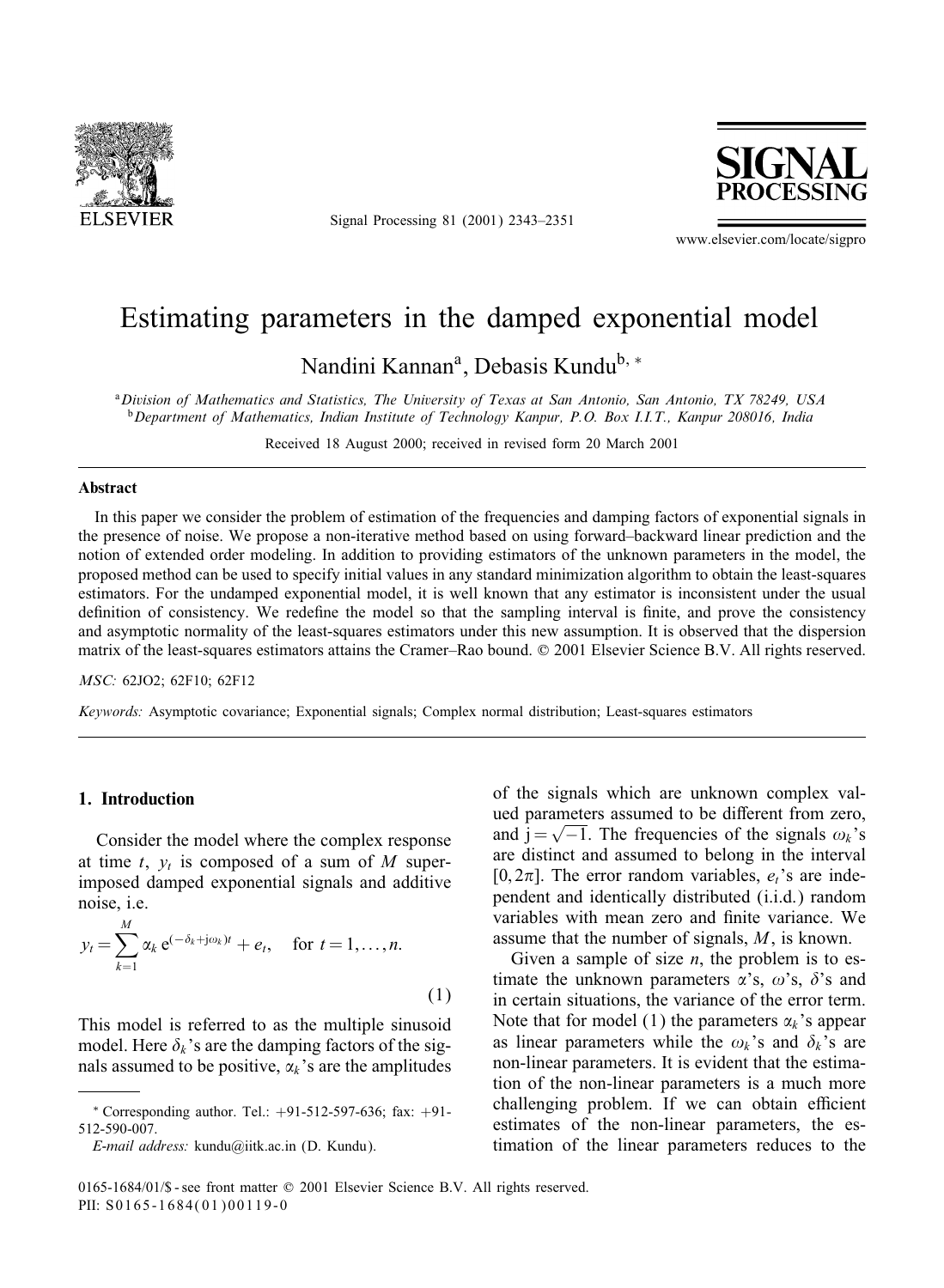standard least-squares problem. This ability to separate the linear and non-linear parameters was introduced by Richards [14] and termed separable regression. In this paper, we will address the problem of efficient estimation of the non-linear parameters: the frequencies and damping factors of the signals.

The multiple sinusoid model has been widely discussed and applied in the literature of Statistical Signal Processing. For example, in electromagnetic pulse (EMP) situations [15,16], the EMP pickup can be characterized by a sum of complex exponentials. The parameters provide a means of coding the various pulse wave forms and the signal approximation thus obtained can be readily employed to analyze responses in various subsystems under the EMP environment. In system identification problems, the characterization of the impulse responses of a linear system by a sum of complex exponentials and then identifying or approximating the complex amplitudes and natural frequencies with high degree of accuracy is of special importance.

There are several references in the literature dealing with the estimation of the parameters for this model. The review articles of Rao [13], Prasad et al.  $[12]$  and also the paper by Stoica  $[17]$  provide an extensive list of references. The estimation problem is well known to be numerically difficult  $[2,11]$ , and it has been observed [7] that general purpose algorithms such as the Gauss–Newton, Newton– Raphson or their variants take a long time to converge especially with poor initial values. There has been considerable research [8] in the past 20 years to provide iterative algorithms for obtaining the maximum likelihood estimators. However, all these methods are computationally complex and suffer from dependence on the initial values, and convergence to possibly undesirable local extrema.

In this paper, we propose a non-iterative algorithm for estimation of the frequencies. It is observed that the proposed estimators are not exactly the least-squares estimators, but the mean squared errors (MSEs) of these estimators are quite close to those of the least-squares estimators (LSEs). The basic idea of the proposed method can be traced to Prony. We modify Prony's method using the notion of forward–backward linear prediction and using the singular value decomposition.

Traditionally, in estimating the parameters of the damped exponential model, either the original data (forward) or the conjugate (backward) of the data is used. It has been observed that for the undamped exponential model, if the original data and their conjugates are combined, they produce better estimates in terms of lower mean squared errors. Tufts and Kumaresan observed this phenomenon in a series of papers, (see, for example, [18] and references therein). Kannan [6] observed that the coefficients in Prony's method, when the damping factors are absent, satisfy a conjugate symmetric property. This symmetry property was exploited to obtain more efficient estimates in the undamped exponential model in [6,7]. In this paper we observe that even in the case of the damped exponential model, the original and conjugate data can be utilized to establish the conjugate symmetry property.

We also derive the asymptotic properties of the least-squares estimators and the Cramer–Rao bound of the unknown parameters. It can be established from Wu [19] that any estimators of the unknown parameters of model (1) are inconsistent (see [10]) in the usual sense. We redefine the model using the technique of Kahn et al. [5] and Kundu  $[10]$ , and obtain the consistency and asymptotic distribution of the least-squares estimators of the redefined model. It is observed that the asymptotic variance of the least-squares estimators coincides with the Cramer–Rao bound.

The rest of the paper is organized as follows. In Section 2, we briefly describe Prony's algorithm and discuss how the original and conjugate data can be used in estimating the parameters of the damped exponential model. We apply the idea of extended order modeling as developed by Tufts and Kumaresan [18] to improve the performance of the modified estimator. Asymptotic properties of the least-squares estimators and the Cramer–Rao bound are discussed in Section 4. The results of a simulation study are provided in Section 5, and final conclusions appear in Section 6.

### **2. Prony's algorithm and its modications**

Consider the model given by (1). If there is no noise in the data, i.e.,  $e_t = 0$  for  $t = 1, \ldots, n$ , then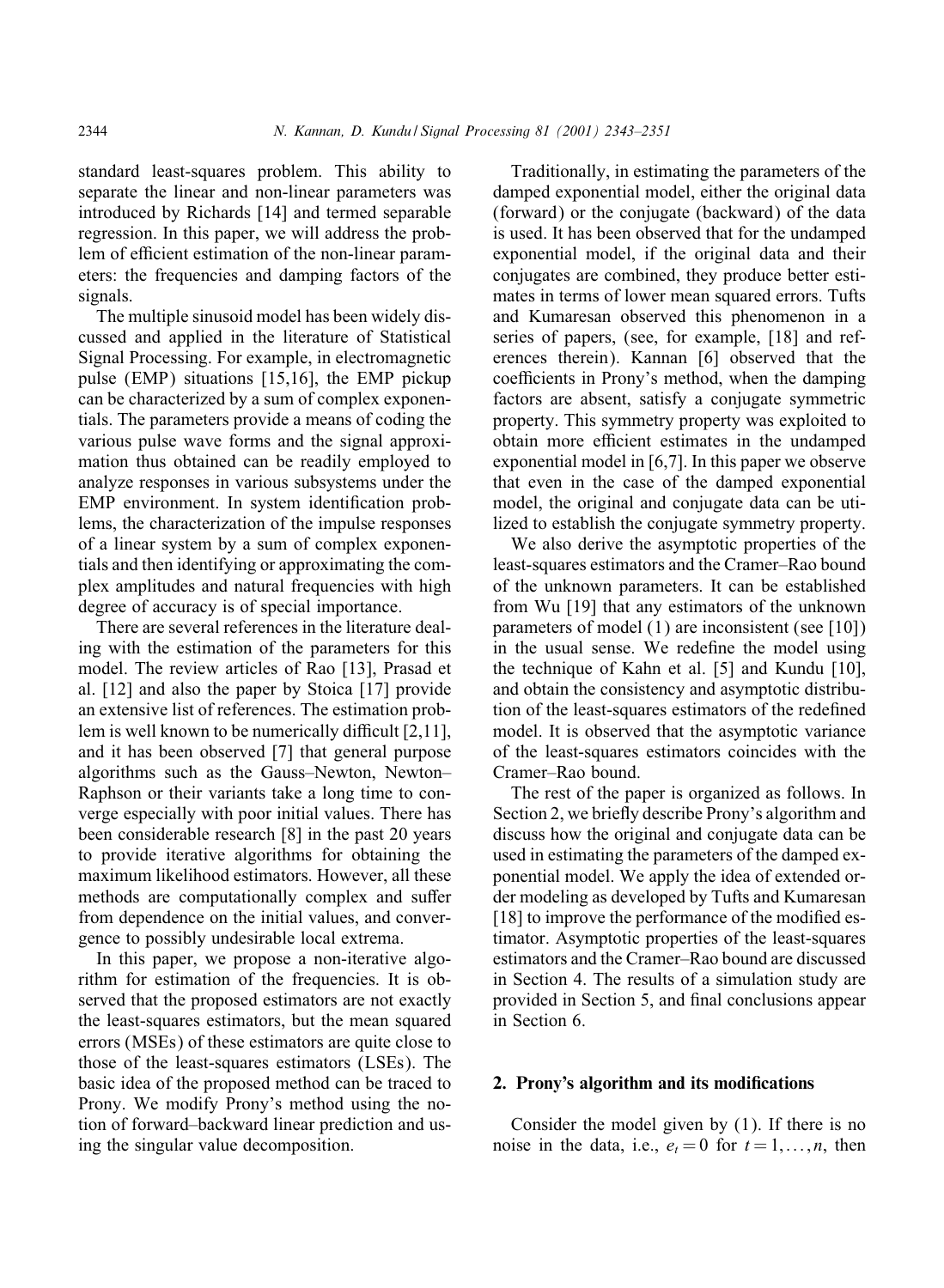it can be easily observed that there exist  $(M + 1)$ complex valued constants  $g_1$ , ...,  $g_{M+1}$ , such that

$$
g_1 y_1 + \dots + g_{M+1} y_{M+1} = 0
$$
  
  $\vdots$  (2)

 $g_1y_{n-M} + \cdots + g_{M+1}y_n = 0.$ 

The constants  $g_1, \ldots, g_{M+1}$  are the coefficients of the following polynomial equation:

$$
g_1 + g_2 z + \dots + g_{M+1} z^M = 0, \tag{3}
$$

whose roots are  $e^{-\delta_1+j\omega_1}, \ldots, e^{-\delta_M+j\omega_M}$ . Here  $g_1,\ldots,g_{M+1}$  are unique up to a constant multiple. From (2), it is clear that the conjugate data also satisfies a system of linear equations,

$$
\bar{g}_1 \bar{y}_1 + \dots + \bar{g}_{M+1} \bar{y}_{M+1} = 0
$$
\n
$$
\vdots \tag{4}
$$

 $\bar{g}_1 \bar{y}_{n-M} + \cdots + \bar{g}_{M+1} \bar{y}_n = 0.$ 

It can also be seen that the polynomial equation

$$
\bar{g}_{M+1} + \bar{g}_M z + \dots + \bar{g}_1 z^M = 0 \tag{5}
$$

has roots  $e^{\delta_1-j\omega_1}, \ldots, e^{\delta_M-j\omega_M}$ .

Tufts and Kumaresan [18] used only the conjugate of the data to obtain estimates of the damping factors and the frequencies. We can combine the systems of equations given by  $(2)$  and  $(4)$  into the forward–backward prediction equations given by

$$
\begin{bmatrix} y_1 & \cdots & y_{M+1} & \bar{y}_n & \cdots & \bar{y}_{n-M} \\ \vdots & & & \vdots & \\ y_{n-M} & \cdots & y_n & \bar{y}_{M+1} & \cdots & \bar{y}_1 \end{bmatrix} \begin{bmatrix} g_1 \\ \vdots \\ g_{M+1} \\ \bar{g}_{M+1} \\ \vdots \\ \bar{g}_1 \end{bmatrix} = \mathbf{0},
$$
\n(6)

which may be written in a compact form as

$$
\begin{bmatrix} \mathbf{Y} \, : \, \mathbf{J} \bar{\mathbf{Y}} \mathbf{J} \end{bmatrix} \begin{bmatrix} \mathbf{g} \\ \mathbf{J} \bar{\mathbf{g}} \end{bmatrix} = \mathbf{0}.\tag{7}
$$

Here **Y** is an  $N - M \times M + 1$  data matrix,  $\cdot \cdot$  denotes the conjugate of each element of a vector or a matrix, and **J** is the  $M + 1 \times M + 1$  exchange matrix defined as

$$
\begin{bmatrix} 0 & \cdots & 1 \\ & \vdots & \\ 1 & \cdots & 0 \end{bmatrix}.
$$

It can be easily seen that the rank of  $(Y : J\bar{Y}J)$  is 2*M*. Consider the following matrix:

$$
\begin{bmatrix} \mathbf{Y}^{\mathrm{H}} \\ \mathbf{J}\bar{\mathbf{Y}}^{\mathrm{H}}\mathbf{J} \end{bmatrix} [\mathbf{Y} \mathbf{J}\bar{\mathbf{Y}}\mathbf{J}] = \mathbf{B}^{\mathrm{H}}\mathbf{B} \quad (say), \tag{8}
$$

which is clearly also of rank 2*M*. Here H denotes the complex conjugate transpose of a matrix. The null space of this matrix can be generated by the following vectors;

$$
\begin{bmatrix} g \\ 0 \end{bmatrix}, \quad \begin{bmatrix} 0 \\ J\bar{g} \end{bmatrix}.
$$
 (9)

This representation of the noise space of the matrix in terms of these two vectors is exploited to yieldestimates of the parameters of the damped exponential model even in the presence of noise. From the observed data, we construct the matrix  $B^H B$  and obtain the eigenvector  $\bf{u}$ , corresponding to its smallest eigen value. Since **B**<sup>H</sup>**B** is a centro-symmetric matrix, we know that its eigenvectors must be either conjugate symmetric  $(\mathbf{u} = \mathbf{J}\mathbf{\bar{u}})$  or anti-conjugate symmetric  $(\mathbf{u} = -\mathbf{J}\mathbf{\bar{u}})$ , (see [1]). Because of the centro-symmetric structure of  $B^H B$  and the representation of its null space, it is always possible to choose the vector **u**, such that  $\hat{g}_1 > 0$ , and **u** is of the form:

$$
\mathbf{u} = [\hat{g}_1, \dots, \hat{g}_{M+1}, \hat{\bar{g}}_{M+1}, \dots, \hat{\bar{g}}_1]^{\mathrm{T}}.
$$
 (10)

Using **u**, we solve the polynomial equation

$$
\hat{\bar{g}}_{M+1} + \hat{\bar{g}}_M z + \dots + \hat{\bar{g}}_1 z^M = 0 \tag{11}
$$

to obtain roots of the form

$$
e^{\hat{\delta}_1-j\hat{\omega}_1},\ldots,e^{\hat{\delta}_M-j\hat{\omega}_M},
$$

where  $\hat{\delta}_1, \ldots, \hat{\delta}_M$  are estimators of the damping factors and  $\hat{\omega}_1, \dots, \hat{\omega}_M$  are estimators of the frequencies.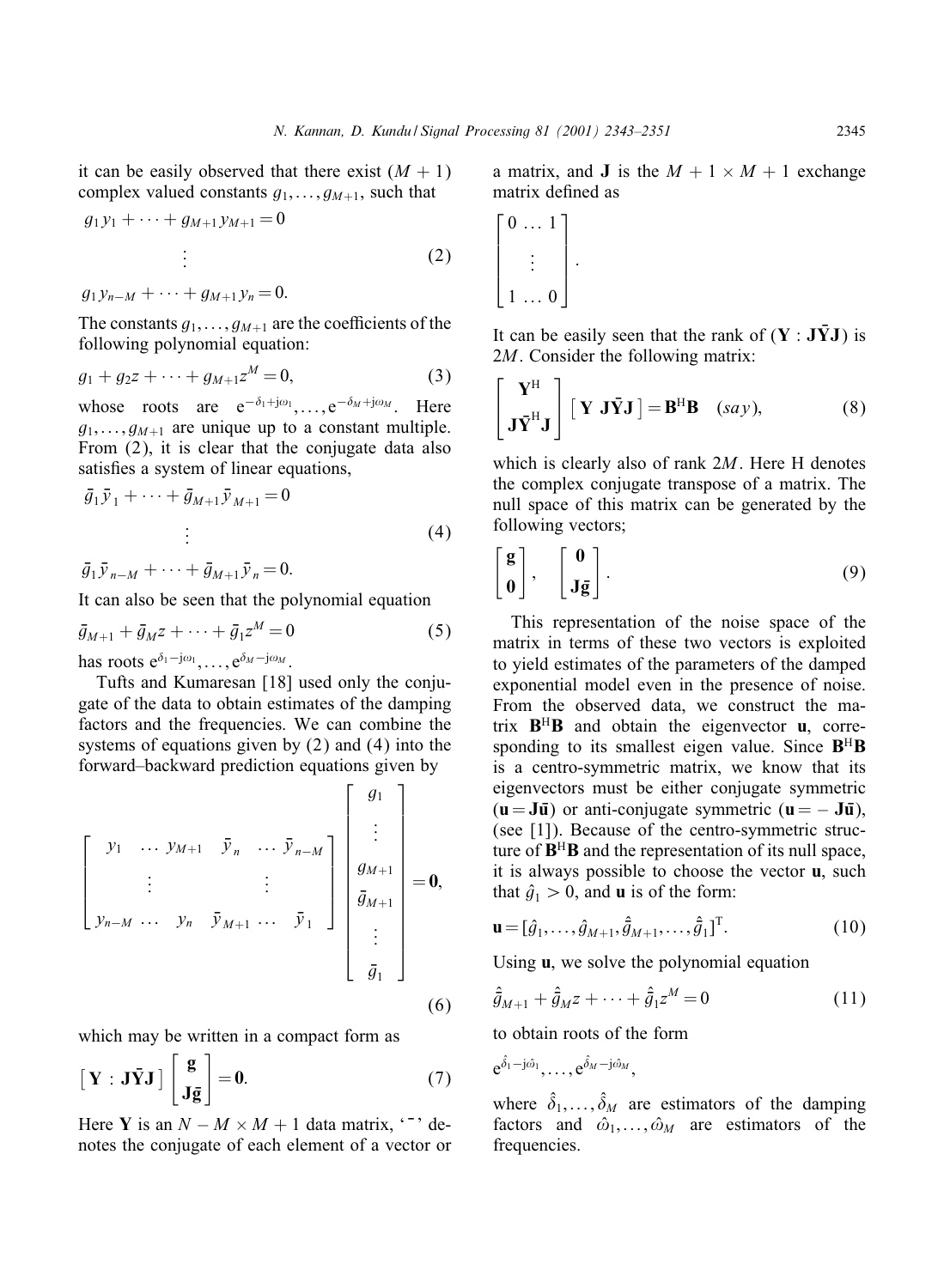### **3. Extended order modeling**

In this section, we use the idea of extended order modeling proposed by Tufts and Kumaresan [18] to obtain more efficient estimators of the parameters. Again, assuming that there is no noise in the data, we can show that there exists  $b_1, \ldots, b_L$ , such that

$$
\begin{bmatrix}\ny_1 & \cdots & y_{L+1} & \bar{y}_n & \cdots & \bar{y}_{n-L} \\
\vdots & & & \vdots & \\
y_{n-L} & \cdots & y_n & \bar{y}_{L+1} & \cdots & \bar{y}_1\n\end{bmatrix}\n\begin{bmatrix}\n1 \\
b_1 \\
\vdots \\
b_L \\
\bar{b}_L \\
\vdots \\
\bar{b}_L \\
\vdots \\
\bar{b}_1 \\
1\n\end{bmatrix} = 0.
$$
\n(12)

It can be easily shown [18] that the polynomial equation

$$
z^{L} + \bar{b}_{1}z^{L-1} + \dots + \bar{b}_{L} = 0 \tag{13}
$$

has roots given by

$$
e^{\delta_1-j\omega_1},\ldots,e^{\delta_M-j\omega_M},
$$

whenever  $M \le L \le N - M$ . These zeros are called the signal zeros and have magnitudes all greater than 1 since  $\delta_1 > 0, \ldots, \delta_M > 0$ . If  $L > M$ , clearly the equation has  $L - M$  additional zeros, usually called extraneous zeros. For  $L > M$ , (12) has more than one solution. We can use the unique minimum norm solution to (12) i.e., the solution that minimizes  $||\mathbf{b}||^2$ , where  $\mathbf{b} = (\bar{b}_1, \dots, \bar{b}_L)$ . For the minimum norm solution, Kumaresan [9] has shown that the  $L - M$  extraneous zeros have magnitudes all less than one, and thus provides a way of separating the signal and extraneous zeros. This idea can be used even when there is noise in the data as follows: Note that (12) can be written in the following form:

$$
\begin{bmatrix}\ny_2 & \cdots & y_{L+1} & \bar{y}_n & \cdots & \bar{y}_{n-L+1} \\
\vdots & & \vdots & & \vdots \\
y_{n-L+1} & \cdots & y_n & \bar{y}_{L+1} & \cdots & \bar{y}_2\n\end{bmatrix}\n\begin{bmatrix}\nb_1 \\
\vdots \\
b_L \\
\bar{b}_L \\
\vdots \\
\bar{b}_L \\
\vdots \\
\bar{b}_1\n\end{bmatrix}
$$
\n
$$
=\n\begin{bmatrix}\ny_1 + \bar{y}_{n-L} \\
\vdots \\
y_{n-L} + \bar{y}_1\n\end{bmatrix}
$$
\n(14)

or

$$
Ab = -Y
$$
 (say).

We need to solve  $(14)$  to obtain an estimate of **b**. Using the ideas of Tufts and Kumaresan [18], we propose an estimate of **b** using the singular value decomposition as follows:

$$
\hat{\mathbf{b}} = \sum_{k=1}^{2M} \sigma_k^{-1} [\mathbf{u}_k^H \mathbf{Y}] \mathbf{v}_k, \qquad (15)
$$

where  $\sigma_1 \geq \sigma_2 \geq \cdots \geq \sigma_{2L}$  are the singular values of **A**,  $\mathbf{u}_k$  and  $\mathbf{v}_k$  are the eigenvectors of  $\mathbf{A}^H\mathbf{A}$  and AA<sup>H</sup>, respectively. Note that it is always possible to choose  $\mathbf{u}_k$  and  $\mathbf{v}_k$  such that they are conjugate symmetric. Since **Y** is also conjugate symmetric, this guarantees the conjugate symmetric nature of  $\hat{\mathbf{b}}$ . Therefore it is possible to write

$$
\hat{\mathbf{b}}^{\mathrm{T}} = [\hat{b}_1 \dots, \hat{b}_L, \hat{b}_L, \dots, \hat{b}_1].
$$

We use  $\hat{b}_1, \ldots, \hat{b}_L$  in Eq. (13) to obtain estimates of  $(\delta_1, \omega_1), \ldots, (\delta_M, \omega_M).$ 

# **4. Least-squares estimators and Cramer–Rao bound**

In this section we redefine the model  $(1)$  in the manner of Kahn et al. [5] or Kundu [10] to allow us to establish the standard consistency property of the least-squares estimators for large samples. The new model will coincide with model  $(1)$  for finite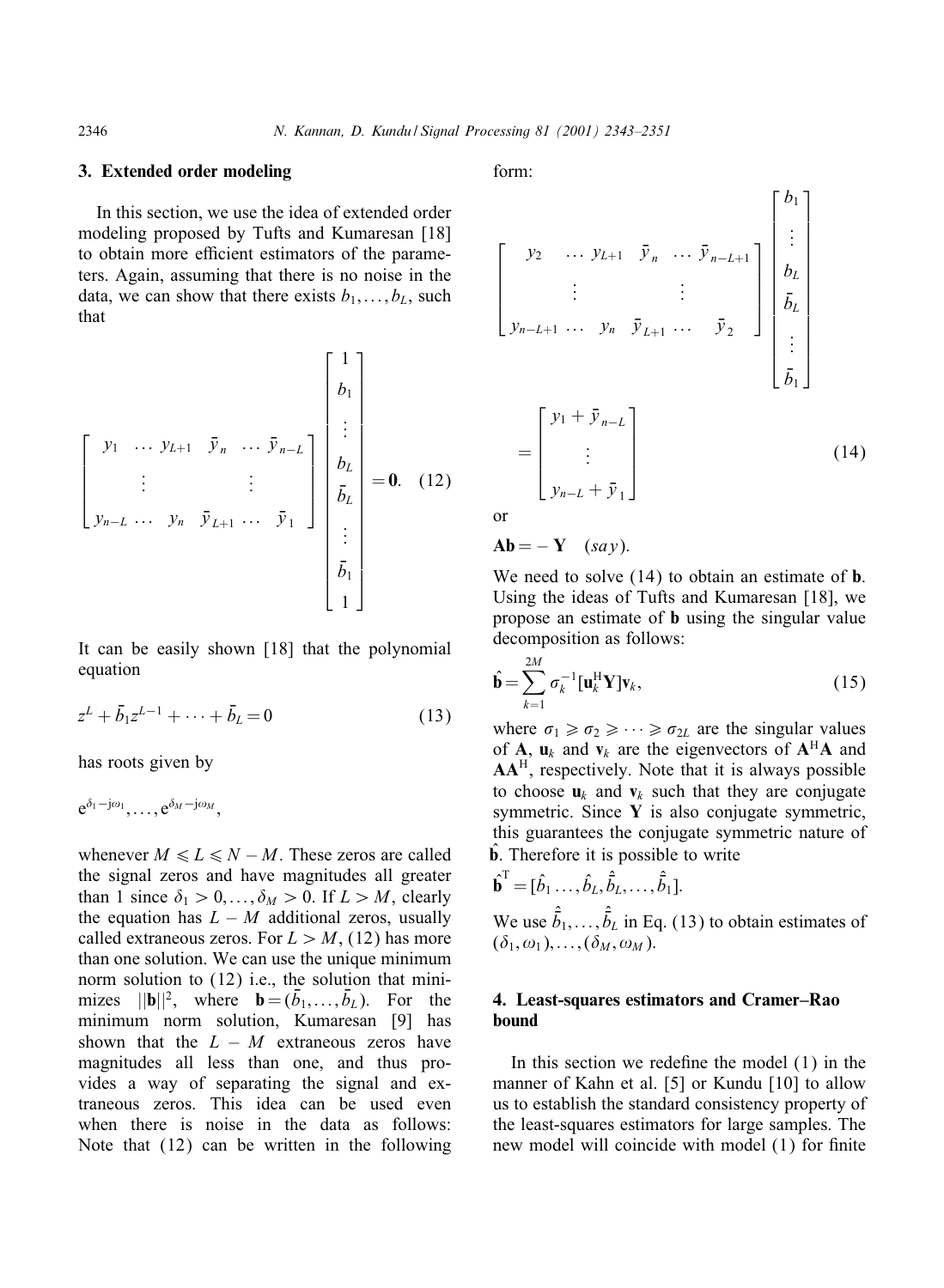samples. The reason for this redefinition is because any estimator of the parameters of this model are inconsistent in the usual sense, i.e. as  $n$  tends to infinity.

We redefine the model  $(1)$  as follows:

$$
y_{ni} = \sum_{k=1}^{M} \alpha_k e^{(-\delta_k + j\omega_k)t_{ni}} + e_{ni},
$$
\n(16)

where  $\alpha_k$ 's,  $\delta_k$ 's and  $\omega_k$ 's have the same definitions as before. Here  $t_{ni} = a + (b-a)/(n-1)(i-1)$  where,  $t_{n1} = a$ , the initial sampling point and  $t_{nn} = b$ , the extreme sampling point. The  $\{e_{ni}\}\$ for  $i = 1, \ldots, n$ and  $n = 1, 2...$  is a double array of random variables, with  $\{e_{ni}\}\$ ,  $i = 1, \ldots, n$  assumed to be i.i.d. with mean zero. It is important to observe that the models (1) and (16) are equivalent for any finite  $n$ , although asymptotically they are different.

Suppose  $\alpha_{Rk}$  and  $\alpha_{Ik}$  are the real and imaginary parts of  $\alpha_k$  and define  $\theta_{4(k-1)+1} = \alpha_{Rk}$ ,  $\theta_{4(k-1)+2} = \alpha_{1k}, \quad \theta_{4(k-1)+3} = \delta_k$  and  $\theta_{4k} = \omega_k$ . Let  $\mathbf{\theta} = (\theta_1, \ldots, \theta_{4M})$  be the vector of unknown parameters and

$$
\mu(\theta, t) = \sum_{k=1}^{M} \alpha_k e^{(-\delta_k + j\omega_k)t}
$$
\n(17)

represent the constant term in the model. In order to establish the large sample properties of the least-squares estimators, we need to make the following assumption.

**Assumption 1.**  $\{e_{ni}\}\$  for  $i = 1, \ldots, n$  and  $n = 1, 2, \ldots$ is a double array of complex valued random variables with mean zero and finite variance  $\sigma^2/2$  for both the real part and the imaginary part which are assumed to be independent. For each  $n, e_{n1}, \ldots, e_{nn}$ are i.i.d. random variables. We assume  $\theta \in \Theta$  where the parameter space  $\Theta$  is a compact subset of  $\mathbb{R}^{4M}$ , and the true parameter value  $\theta_0$  is an interior point of  $\Theta$ .

Note that the function

$$
R(\mathbf{\theta}) = \int_a^b |\mu(\mathbf{\theta}, t) - \mu(\mathbf{\theta_0}, t)|^2 dt
$$

has a unique minimum at  $\theta = \theta_0$  if at least two of the  $\delta_k$ 's or two of the  $\omega_k$ 's are different.

**Theorem 1.** *Under Assumption* 1, *the LSEs*,  $\theta$  *of* X *in the model* (16) *are strongly consistent and*

$$
\sqrt{n}(\hat{\boldsymbol{\theta}} - \boldsymbol{\theta}_0) \rightarrow N(\boldsymbol{0}, \sigma^2(2\mathbf{A})^{-1}).
$$

*Here* ' → ' *means converges in distribution and*  $\mathbf{A} = ((a_{ij}))$  *with* 

$$
a_{ij} = \frac{1}{b-a} \int_a^b \mu'_i(\mathbf{\theta}, t) \mu'_j(\mathbf{\theta}, t) dt \quad and
$$
  

$$
\mu'_i(\mathbf{\theta}, t) = \frac{\partial}{\partial \theta_i} \mu(\mathbf{\theta}, t).
$$

**Proof.** Consider

$$
R(\theta) = \frac{1}{n} \sum_{i=1}^{n} |y_{ni} - \mu(\theta, t_{ni})|^2
$$
  
= 
$$
\frac{1}{n} \sum_{i=1}^{n} |\mu(\theta_0, t_{ni}) - \mu(\theta, t_{ni})|^2 + \frac{1}{n} \sum_{i=1}^{n} |e_{ni}|^2
$$
  
+ 
$$
\frac{2}{n} Re\left(\sum_{i=1}^{n} [e_{ni}(\mu(\theta, t_{ni}) - \mu(\theta_0, t_{ni})]]\right).
$$

It can be shown that

$$
\frac{1}{n}\sum_{i=1}^n|\mu(\theta_0, t_{ni}) - \mu(\theta, t_{ni})|^2
$$

$$
\rightarrow \int_a^b |\mu(\theta_0, t) - \mu(\theta, t)|^2 dt
$$

uniformly. The second term on the right-hand side of  $R(\theta)$  converges to  $\sigma^2$  almost surely and the third term converges to zero almost surely. Therefore, using the same kind of arguments as in  $[4]$  or  $[10]$  the consistency of the least-squares estimator follows.

To prove the asymptotic normality of  $\hat{\theta}$ , let us write

$$
Q(\boldsymbol{\theta}) = nR(\boldsymbol{\theta}) = \sum_{i=1}^{n} |y_{ni} - \mu(\boldsymbol{\theta}, t_{ni})|^2
$$
 (18)

and

$$
Q'(\theta) = \left(\frac{\partial}{\partial \theta_1} Q(\theta), \dots, \frac{\partial}{\partial \theta_{4M}} Q(\theta)\right)
$$

$$
= (Q'_1(\theta), \dots, Q'_{4M}(\theta)).
$$
(19)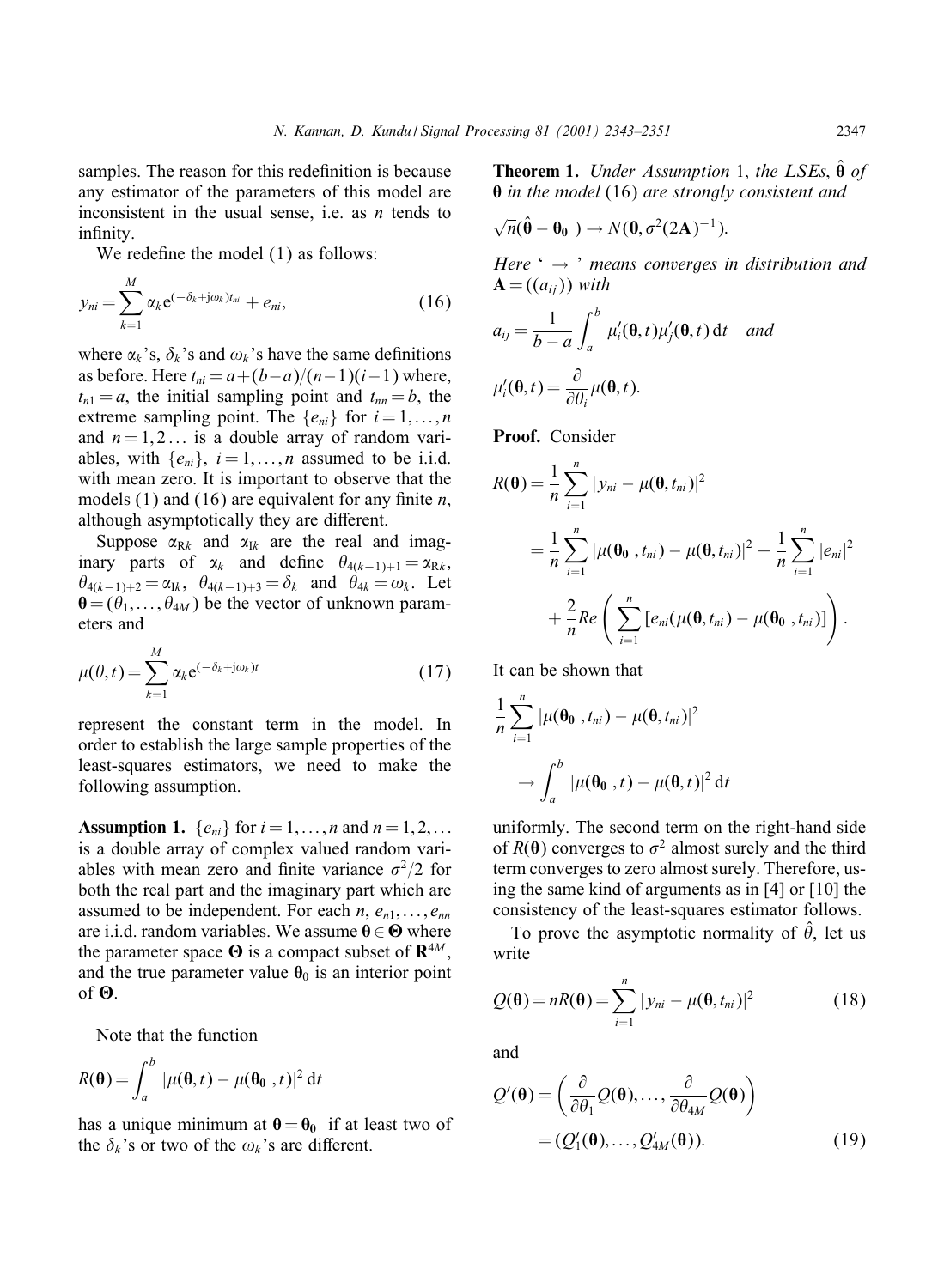Then,

$$
\sqrt{n}(\mathcal{Q}'(\hat{\boldsymbol{\theta}}) - \mathcal{Q}'(\boldsymbol{\theta_0})) = \sqrt{n}(\hat{\boldsymbol{\theta}} - \boldsymbol{\theta_0})\mathcal{Q}''(\bar{\boldsymbol{\theta}}), \qquad (20)
$$

where  $Q''(\bar{\mathbf{\Theta}})$  is a  $4M \times 4M$  matrix, such that

$$
Q''(\mathbf{\theta}) = ((Q''_{ij}(\mathbf{\theta}))) = \left( \left( \frac{\partial^2}{\partial \theta_i \partial \theta_j} Q(\mathbf{\theta}) \right) \right)
$$
(21)

and  $\bar{\theta}$  is a point between  $\hat{\theta}$  and  $\theta_0$  . Since  $Q'(\hat{\theta}) = 0$ , (20) can be written as

$$
-\sqrt{n}(\mathcal{Q}'(\theta_0)) = \sqrt{n}(\hat{\theta} - \theta_0) \mathcal{Q}''(\bar{\theta})
$$
  
or

$$
\sqrt{n}(\hat{\boldsymbol{\theta}} - \boldsymbol{\theta_0}) = -\sqrt{n}(\mathcal{Q}'(\boldsymbol{\theta_0}))[\mathcal{Q}''(\bar{\boldsymbol{\theta}})]^{-1}
$$

$$
= -\frac{1}{\sqrt{n}}\mathcal{Q}'(\boldsymbol{\theta_0})\left[\frac{1}{n}\mathcal{Q}''(\bar{\boldsymbol{\theta}})\right]^{-1}.
$$
 (22)

Observe that

$$
\lim_{n \to \infty} \frac{1}{n} Q''(\bar{\theta}) = \lim_{n \to \infty} \frac{1}{n} Q''(\theta^0) \to 2A
$$
 (23)

and

$$
\frac{1}{\sqrt{n}}Q'(\mathbf{\theta_0}) \to N(\mathbf{0}, 4\sigma^2 \mathbf{A}).
$$
 (24)

From (23) and (24), the result follows immediately. Note that  $\sigma^2(2\mathbf{A})^{-1}$  is the Cramer–Rao lower bound and the Cramer–Rao lower bound obtained by Kumaresan [9] is the discrete version of it.

#### **5. Numerical experiments**

In this section we present some simulation results to see how the proposed methods behave for different signal-to-noise ratios and for different choices of L. We consider the following model:

$$
y_t = 2.0e^{(-.02 + i2.0)t} + 2.0e^{(-.01 + i1.5)t} + e_t,
$$
  

$$
t = 1,...,25.
$$
 (25)

Here  $e_t$ 's are i.i.d. complex valued normal random variables with mean zero and variance  $\frac{1}{2}\sigma^2$ for both the real and imaginary parts. The real and imaginary parts are taken to be independent. We consider different signal to noise ratios  $(SNR = 10 \log_{10} 1/\sigma^2)$  varying from 10 to 25 dB. For each SNR, we generate random samples of

size 25 from model (25) and compute the Prony estimators (PEs) as discussed in Section 2. We also compute the extended ordered estimators (EOEs) as discussed in Section 3 for different choices of L, viz.  $L = 6, 8, 10, 12, 14, 16, 18, 20, 21$ . Finally, we compute the least-squares estimators using the proposed estimators as initial guesses, the backward linear prediction estimators of Tufts and Kumaresan [18] and also the matrix pencil method of Hua and Sarkar [3]. For the backward linear prediction estimators, we choose  $L = 3 * n/4 \approx 18$  and for the matrix pencil method we take  $L = 2 * n/3 \approx 17$  as they provide the best results in the respective cases (see [3,18]). The number of simulations is 1000, and we compute the average value of all the estimates and the average mean squared errors (MSEs). Since the results are quite similar for both the  $\delta_i$ 's and  $\omega_i$ 's, we report the results only for  $\delta_1$  and  $\omega_1$ . The results for the PEs and the EOEs for different values of  $L$ , and for different SNR are reported in Table 1 and the results for the LSEs, the backward linear prediction estimators (BLPEs) and the matrix pencil methods (MPEs) are reported in Table 2. For comparison purposes, in Table 2 we report the Cramer–Rao lower bound(CRLB) andalso the results of the EOEs for the best choice of L. The first figure in each box represents the average estimate of  $\delta_1$  and the corresponding MSE is represented within bracket. Similarly, the second figure represents the average estimate of  $\omega_1$  and the corresponding MSE is represented within bracket.

From Tables 1 and 2, for all the methods the MSEs decrease as the SNR increases ( $\sigma^2$  decreases). This illustrates the consistency (an alternative definition of consistency proposed by Kahn et al. [5]) of all the estimators as  $\sigma^2$  goes to zero. From Table 1, we observe that the PEs defined in Section 2 do not work very well at least for low signal-to-noise ratio. Similarly as L increases, the performances of the EOEs become better in terms of the biases and the mean squared errors. The MSEs and biases are lowest for  $L = 20$  and then they start increasing. Therefore, it seems for  $L = \frac{4n}{5}$ , the EOEs provide the best results. Now comparing the results in Table 2, it is clear that in most cases, the proposed EOEs for  $L = 20$  behave better than the best possible backward linear prediction estimators or the best possible matrix pencil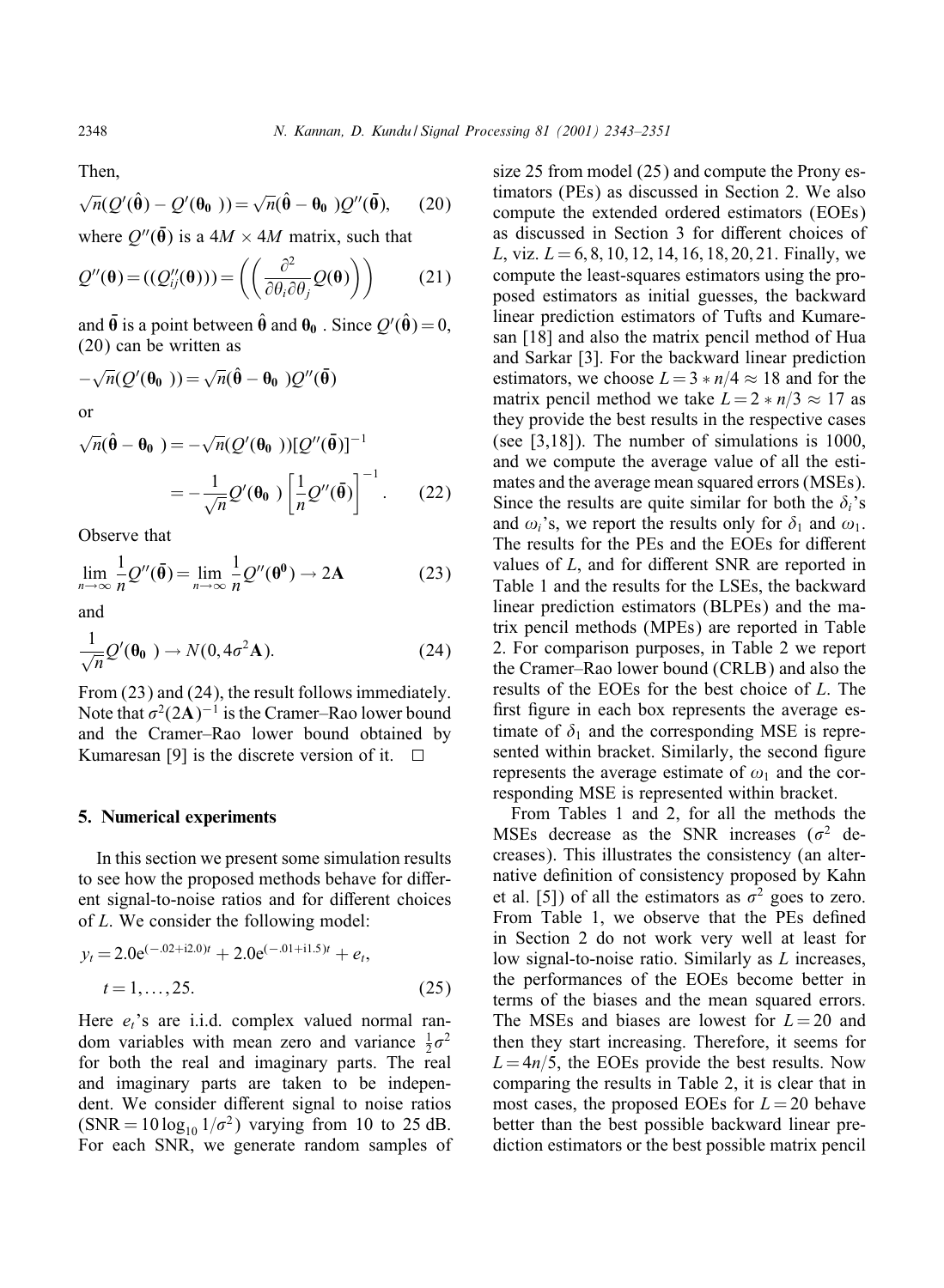|          | $SNR = 10$         | $SNR = 15$         | $SNR = 20$         | $SNR = 25$         |
|----------|--------------------|--------------------|--------------------|--------------------|
| PE       | $0.0233(9.999E-4)$ | $0.0282(9.815E-4)$ | $0.0254(9.237E-4)$ | $0.0256(9.127E-4)$ |
|          | $2.0570(1.080E-3)$ | $2.0572(8.412E-4)$ | 2.0164(7.833E-4)   | $2.0060(1.193E-4)$ |
| $L=6$    | $0.0251(9.981E-4)$ | $0.0257(9.797E-4)$ | $0.0278(9.156E-4)$ | $0.0160(9.052E-4)$ |
|          | $1.9561(8.901E-4)$ | $1.9620(7.397E-4)$ | $1.9623(6.230E-4)$ | $1.9552(7.093E-5)$ |
| $L = 8$  | $0.0249(9.554E-4)$ | $1.9716(9.333E-4)$ | $0.0266(8.999E-4)$ | $0.0117(3.885E-5)$ |
|          | $1.9516(6.333E-4)$ | $2.0331(5.390E-4)$ | 2.0255(4.705E-4)   | $1.9579(2.963E-5)$ |
| $L=10$   | $0.0254(8.385E-4)$ | $0.0296(7.330E-4)$ | $0.0284(5.561E-4)$ | $0.0259(8.374E-5)$ |
|          | 2.0718(2.439E-4)   | $2.0639(2.413E-4)$ | $2.0546(1.415E-4)$ | 2.0422(3.249E-5)   |
| $L=12$   | $0.0239(5.609E-4)$ | $0.0222(5.498E-4)$ | $0.0285(4.414E-4)$ | $0.0218(7.928E-5)$ |
|          | $1.9387(2.231E-4)$ | 1.9204(2.200E-4)   | $2.0441(9.809E-5)$ | 1.9914(2.505E-5)   |
| $L = 14$ | $0.0189(2.881E-4)$ | $0.0192(2.136E-4)$ | $0.0182(2.036E-4)$ | $0.0186(2.012E-5)$ |
|          | $1.9584(2.101E-4)$ | $1.8914(2.000E-4)$ | $1.8806(7.567E-5)$ | 1.8766(9.204E-6)   |
| $L = 16$ | $0.0076(2.023E-4)$ | $0.0087(1.869E-4)$ | $0.0108(1.794E-4)$ | $0.0155(1.058E-5)$ |
|          | $2.0792(1.063E-4)$ | $2.1701(1.001E-4)$ | 2.1284(9.592E-5)   | $2.0761(8.117E-6)$ |
| $L=18$   | $0.0201(1.465E-4)$ | $0.0163(2.172E-4)$ | $0.0218(1.567E-4)$ | $0.0205(8.136E-6)$ |
|          | 1.9729(9.280E-5)   | $1.9305(9.075E-5)$ | $1.9774(8.273E-5)$ | 2.1775(7.334E-6)   |
| $L=20$   | $0.0197(8.711E-5)$ | $0.0194(6.345E-5)$ | $0.0179(3.636E-5)$ | $0.0183(1.667E-6)$ |
|          | $1.9785(5.690E-5)$ | $1.9766(6.271E-5)$ | 1.9739(7.876E-5)   | 1.9726(3.895E-6)   |
| $L = 21$ | $0.0206(1.534E-4)$ | $0.0169(1.985E-4)$ | $0.0192(1.898E-4)$ | $0.0201(7.098E-6)$ |
|          | $1.6142(9.119E-5)$ | $1.9435(8.986E-5)$ | $1.9609(9.174E-5)$ | $1.6314(6.167E-6)$ |

Table 1 The PEs and the EOEs of  $\delta_1$  and  $\omega_1$  for different SNRs are reported<sup>a</sup>

<sup>a</sup>The sample size is 25. In each box, the figure in the first line represents the average estimate of  $\delta_1$  and the figure within the bracket represents the corresponding MSE. Similarly, the results of  $\omega_1$  are presented in the second line.

Table 2 The BLPEs, the EOEs, the LSEs, the MPEs and the Cramer–Rao lower bounds of  $\delta_1$  and  $\omega_1$  for different SNRs are presented<sup>a</sup>

|             | $SNR = 10$         | $SNR = 15$         | $SNR = 20$         | $SNR = 25$         |
|-------------|--------------------|--------------------|--------------------|--------------------|
| <b>CRLB</b> | $0.0200(9.096E-6)$ | $0.0200(2.877E-6)$ | $0.0200(9.099E-7)$ | $0.0200(2.877E-7)$ |
|             | $2.0000(6.988E-6)$ | $2.0000(2.209E-6)$ | $2.0000(6.987E-7)$ | $2.0000(2.209E-7)$ |
| <b>LSE</b>  | $0.0196(9.565E-6)$ | $0.0199(2.928E-6)$ | $0.0199(9.971E-7)$ | $0.0200(2.889E-7)$ |
|             | $1.9895(5.036E-6)$ | $2.0000(2.345E-6)$ | $2.0000(7.414E-7)$ | $2.0000(2.344E-7)$ |
| <b>MPE</b>  | $0.0193(2.216E-5)$ | $0.0191(6.254E-5)$ | $0.0186(1.740E-5)$ | $0.0177(4.569E-6)$ |
|             | $1.9749(3.434E-3)$ | $1.9879(1.119E-3)$ | $2.0004(1.559E-5)$ | $2.0006(6.015E-6)$ |
| <b>BLPE</b> | $0.0182(1.112E-4)$ | $0.0187(6.283E-5)$ | $0.0195(1.756E-5)$ | $0.0198(5.524E-6)$ |
|             | $1.9711(1.574E-2)$ | $1.9984(1.340E-3)$ | $2.0004(1.952E-5)$ | $2.0001(6.142E-6)$ |
| EOE         | $0.0197(8.711E-5)$ | $0.0194(6.345E-5)$ | $0.0179(3.636E-5)$ | $0.0183(1.667E-6)$ |
| $(L = 20)$  | $1.9785(5.690E-5)$ | 1.9766(6.271E-5)   | 1.9739(7.876E-5)   | 1.9726(3.895E-6)   |
|             |                    |                    |                    |                    |

<sup>a</sup>The sample size is 25. In each box, the figure in the first line represents the average estimate of  $\delta_1$  and the figure within the bracket represents the corresponding MSE. Similarly, the results of  $\omega_1$  are presented in the second line.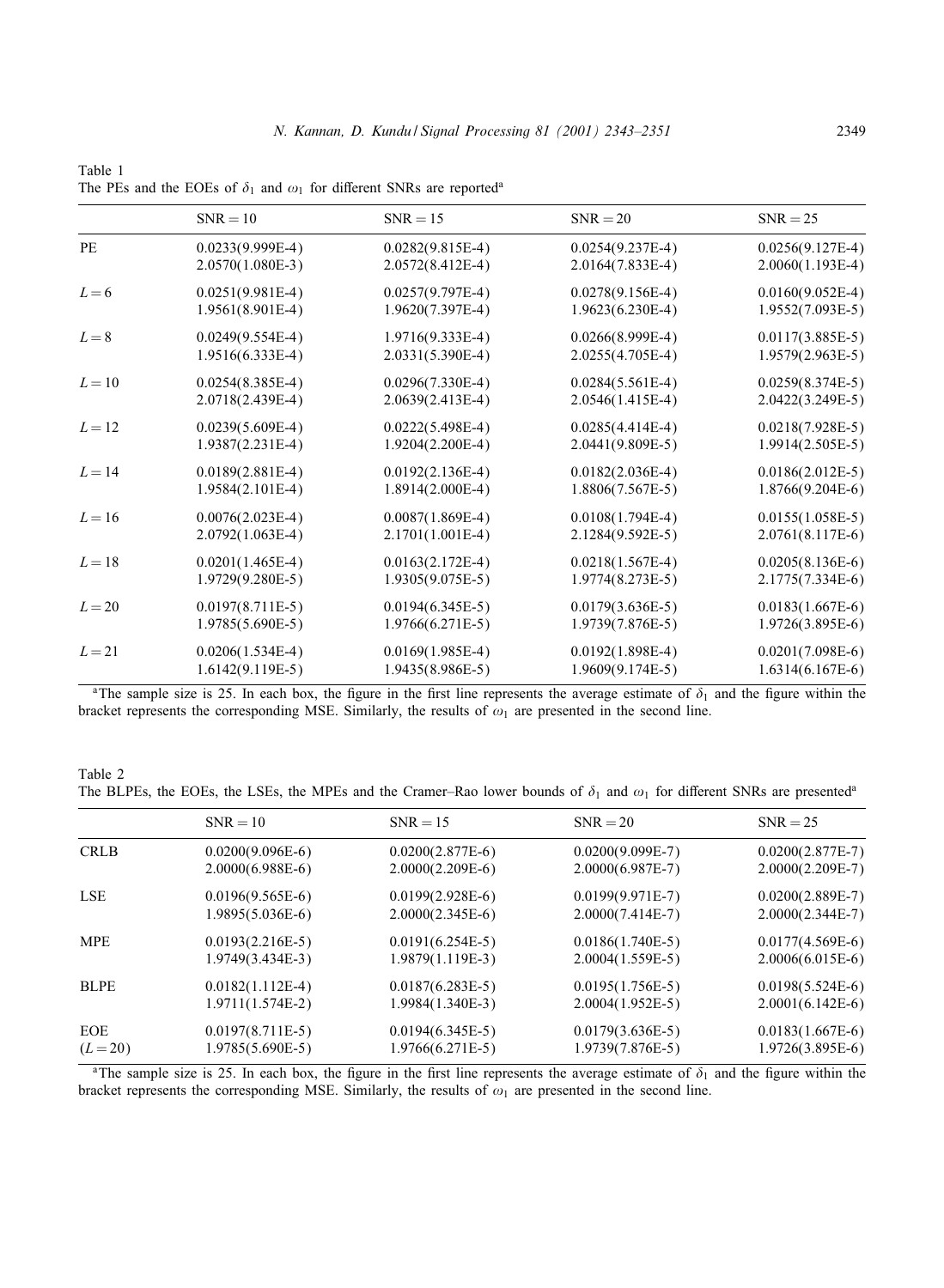estimators. Although the gain is not that significant at high SNR, for low SNR the EOEs behave much better than the backward linear prediction estimators or the matrix pencil estimators. Matrix pencil estimators behave almost similarly as the backword linear prediction estimators in most of the cases. Sometimes it behaves slightly better than the backward linear prediction estimators. Moreover, the EOEs can be used quite effectively as initial guesses for computing the least-squares estimators and the MSEs of the least-squares estimators as expected are quite close to the Cramer–Rao lower bound as obtained in Section 4.

In terms of computational complexities of the different methods, the matrix pencil method involves the generalized eigenvalues computations of two matrices and the other three estimators, namely the PEs, backward linear prediction estimators and the EOEs, involve computing the singular value decomposition of a complex matrix. For a given  $n$ and  $M$ , the matrix pencil method involves computing the generalized eigenvalues of two  $n/3 \times 2n/3$ matrices, the Prony estimators involve computing the singular value decomposition of a  $2M \times 2M$ matrix, whereas backward linear prediction estimators require the singular value decomposition of a  $3n/4 \times 3n/4$  matrix and the EOEs involve the computation of a  $4n/5 \times 4n/5$  singular value decomposition of a matrix. Therefore for large  $n$ , the proposed estimators are computationally more intensive than the backward linear prediction estimators or the matrix pencil estimators, but for small  $n$  the difference is not that great.

# **6. Conclusions**

In this paper we consider the estimation of the parameters of a damped exponential model in presence of additive errors. We propose a non-iterative method to estimate the non-linear parameters using both the original data and their conjugates. To the author's knowledge, this use of forward and backward data has never been attempted before for the damped exponential model. We observe that the proposed estimators work quite well and perform better than the backward linear prediction estimators or the matrix pencil estimators in most cases. The proposed estimators can be used as effective initial guesses for the least-squares estimators. Numerically, it is observed that the performances of the proposed estimators are best for  $L = 4n/5$ , although at present it is not possible to afford any theoretical justifications for that choice. More work is needed in this direction to determine the optimal order of the model.

## **Acknowledgements**

The authors would like to thank two referees for their helpful comments. The authors wouldalso like to thank Mr. A. Manglick for helping them to prepare this manuscript.

## **References**

- [1] A. Cantoni, P. Butler, Eigenvalues and eigenvectors of symmetric centrosymmetric matrices, Linear Algebra Appl. 13 (1976) 275–288.
- [2] G.H. Golub, V. Pereyra, The differentiation of pseudoinverses and nonlinear least squares problems whose variable separates, SIAM J. Numer. Anal. 10 (2) (1973) 413–432.
- [3] Y. Hua, T.K. Sarkar, Matrix pencil method for estimating parameters of exponentially damped/ undamped sinusoids in noise, IEEE Trans. Acoust. Speech Signal Process. 38 (1990) 814–824.
- [4] R.I. Jennrich, Asymptotic properties of the non-linear least-squares estimators, Ann. Math. Statist. 40 (1969) 633–643.
- [5] M. Kahn, M.S. Mackisack, M.R. Osborne, G. Smyth, On the consistency of Prony's method and related algorithms, J. Comput. Graphical Statist. 1 (4) (1992) 329–349.
- [6] N. Kannan, Estimation of direction of arrival in signal processing, Ph.D. Dissertation, The Pennsylvania State University, USA, 1992.
- [7] N. Kannan, D. Kundu, On modified EVLP and ML methods for estimating superimposed exponential signals, Signal Process. 39 (1994) 223–233.
- [8] S. Kay, Modern Spectral Estimation: Theory and Applications, 2nd Edition, Prentice-Hall, Englewood Cliffs, NJ, 1988.
- [9] R. Kumaresan, Estimating the parameters of exponentially damped or undamped sinusoidal signals in noise, Ph.D. Dissertation, The University of Rhode Island, USA, 1982.
- [10] D. Kundu, A modified Prony algorithm for sum of damped or undamped exponential signals, Sankhya Ser. A 56 (3) (1994) 525–544.
- [11] M.R. Osborne, G. Smyth, A modified Prony algorithm for exponential function fitting, SIAM J. Comput.  $16(1)$ (1995) 119–138.